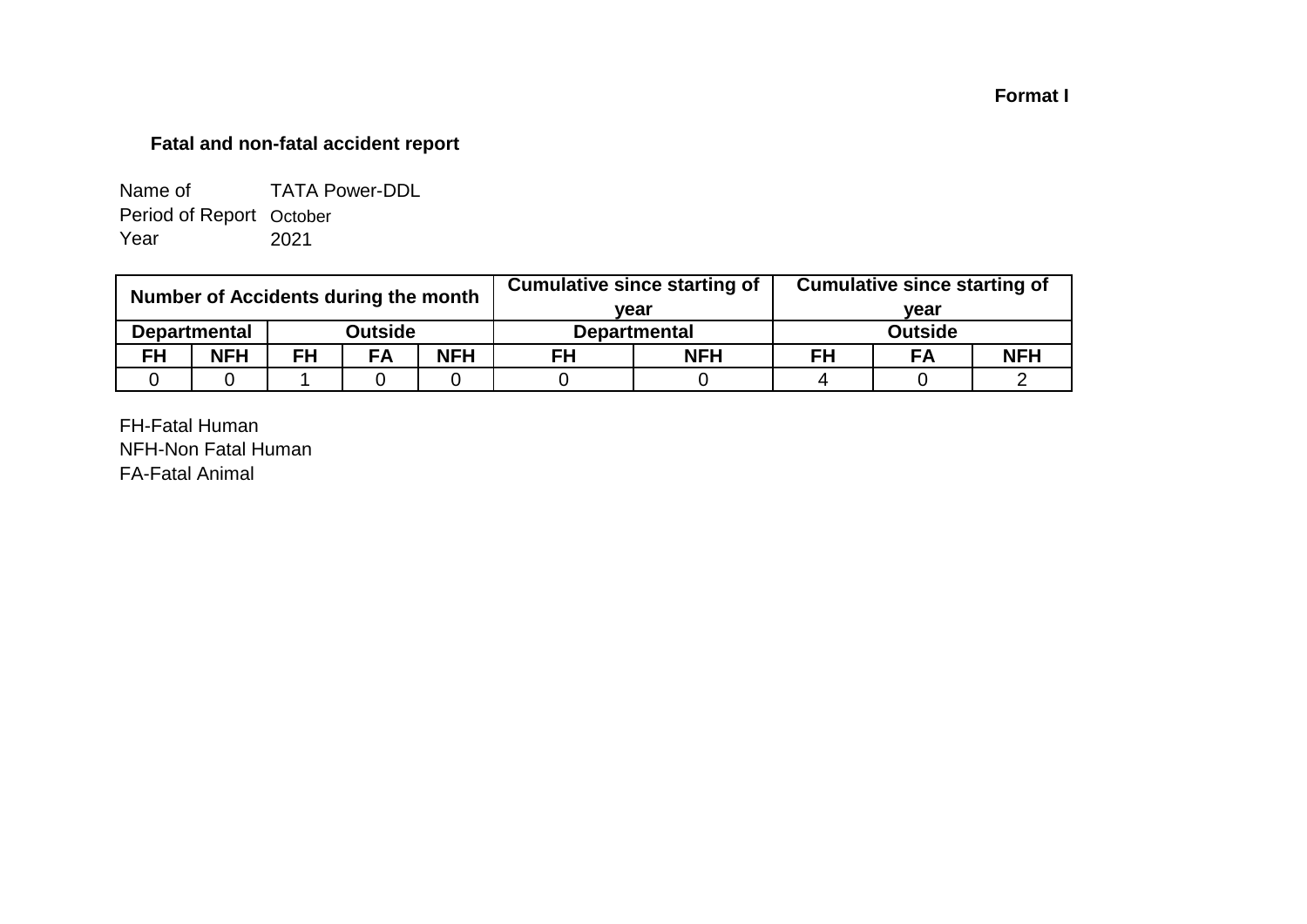#### **Action taken report for safety measures complied for the accidents occurred**

Name of Company Period of Report Year

October 2021 TATA Power-DDL

| SI.No. | Location of<br>accident<br>and details I<br>of victim  | Date of<br>occurrence | Type of<br>accident | Cause of accident                                                                                                                                                                                                                                                                                                                                          | <b>Findings of</b><br><b>CEI/EI/ AEI</b> | <b>Remedies</b><br>suggested<br>by<br><b>CEI/EI//AEI</b><br>in various<br>cases | Whether the<br>remedy<br>suggested<br>is complied | <b>Action taken to</b><br>avoid recurrence   Amount paid as  <br>of such<br>accidents                                                                       | compensation |
|--------|--------------------------------------------------------|-----------------------|---------------------|------------------------------------------------------------------------------------------------------------------------------------------------------------------------------------------------------------------------------------------------------------------------------------------------------------------------------------------------------------|------------------------------------------|---------------------------------------------------------------------------------|---------------------------------------------------|-------------------------------------------------------------------------------------------------------------------------------------------------------------|--------------|
|        | .l House no.<br>184, Pocket-<br>9, Sector 24<br>Rohini | 04.10.2021            | Fatal               | A fatal accident of public person occurred on<br>04.10.2021 at house no 184 pocket-9 Sector 24<br>Rohini. As gathered from site the cause might be<br>the electrocution from 11KV line (Passing in front<br>of premise) during the uplift of steel grill on upper<br>floor of the said premise.<br>This information was received from E on<br>108.10.2021. | <b>Not Shared</b>                        | <b>Not Shared</b>                                                               | <b>Not Shared</b>                                 | <b>Awareness on</b><br><b>various electrical</b><br>hazards due to<br><b>TPDDL Lines and</b><br><b>Substation given</b><br>through various<br><b>Imeans</b> | N/A          |

**Format II**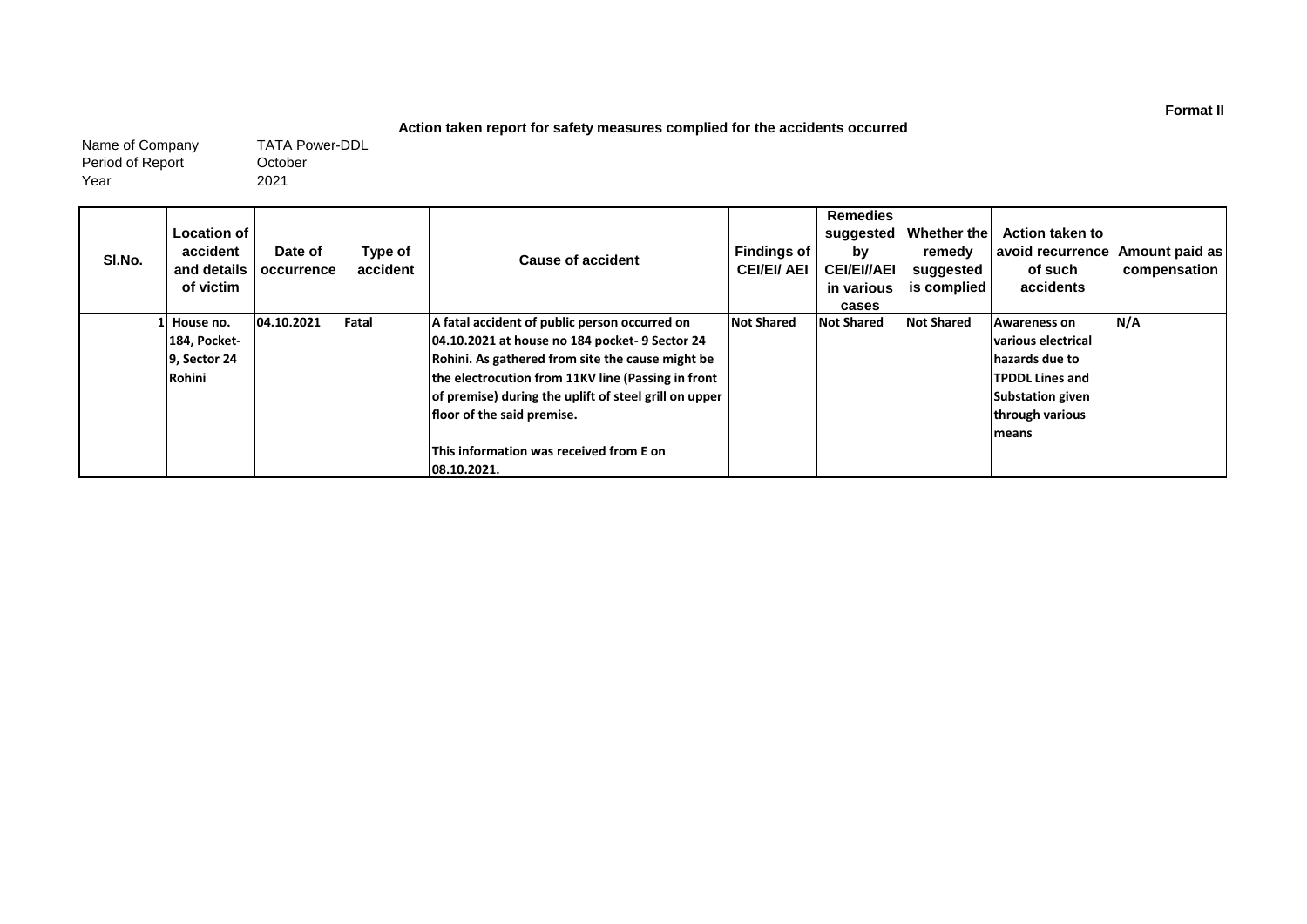**Format III**

# **Restoration of Power Supply**

Name of Company TATA Power-DDL Period of Report Year

| <b>TATA Powe</b> |
|------------------|
| October          |
| 2021             |

|                                                                                                                                                                                                                                | <b>Standard w.r.t AT&amp;C losses</b> |                                              | Pending                                                                                                      | Complaint                                |                         | Complaints attended during the       |                                           |                                    |              |                                               |
|--------------------------------------------------------------------------------------------------------------------------------------------------------------------------------------------------------------------------------|---------------------------------------|----------------------------------------------|--------------------------------------------------------------------------------------------------------------|------------------------------------------|-------------------------|--------------------------------------|-------------------------------------------|------------------------------------|--------------|-----------------------------------------------|
| <b>Service Area</b>                                                                                                                                                                                                            | <b>Upto 10%</b>                       | More than<br>10% and<br>upto 20%             | More than<br>20%                                                                                             | complaint<br>of the<br>previous<br>month | received<br>month       | <b>Total</b><br>during the Complaint | Within<br><b>Specified</b><br><b>Time</b> | <b>Beyond</b><br>specified<br>time | <b>Total</b> | <b>Balance</b><br>complaint to<br>be attended |
| 1                                                                                                                                                                                                                              |                                       | $\mathbf 2$                                  |                                                                                                              | 3                                        | $\overline{\mathbf{4}}$ | $\overline{5} = 3 + 4$               | 6                                         | $\overline{7}$                     | $8 = 6 + 7$  | $9 = 5 - 8$                                   |
| failure<br>Continuous<br>power<br>and<br>individual<br>group<br>consumer<br>of<br>consumer upto 100 connected at Low<br>voltage supply, excluding the failure where<br>distribution<br>transformer<br>requires<br>replacement. |                                       | affecting Within 3hrs Within 4hrs Within 6hr |                                                                                                              | $\mathbf 0$                              | 20825                   | 20825                                | 20814                                     | 11                                 | 20825        | $\mathbf 0$                                   |
| Continuous power failure affecting more Within 2hrs Within 3hrs Within 4hrs<br>than 100<br>consumers connected at Low voltage<br>supply excluding the failure where<br>transformer<br>distribution<br>requires<br>replacement. |                                       |                                              |                                                                                                              | $\mathbf 0$                              | 5177                    | 5177                                 | 5154                                      | 23                                 | 5177         | $\mathbf 0$                                   |
| Continuous power supply failure requiring<br>replacement of distribution transformer.                                                                                                                                          |                                       | Within 6hrs                                  |                                                                                                              | 0                                        | 43                      | 43                                   | 43                                        | 0                                  | 43           | $\mathbf 0$                                   |
| failure<br>affecting<br>Continuous<br>power<br>connected through High<br>consumers<br>Voltage Distribution System (HVDS) and<br>not covered under (i) & (ii) above                                                             |                                       | Within 3hrs                                  |                                                                                                              | $\Omega$                                 | 11375                   | 11375                                | 11367                                     | 8                                  | 11375        | $\Omega$                                      |
| Continuous scheduled power outages                                                                                                                                                                                             | supply by 6PM                         |                                              | Within 12hrs or restoration of power                                                                         | $\Omega$                                 | 662                     | 662                                  | 608                                       | 54                                 | 662          | $\mathbf 0$                                   |
| Replacement of burnt meter or stolen Restoration of supply within three<br>meter                                                                                                                                               | meter.<br>days                        |                                              | hours either by bypassing the burnt<br>meter or by installing temporary<br>Meter to be replaced within three | $\Omega$                                 | 347                     | 347                                  | 347                                       | 0                                  | 347          | $\mathbf 0$                                   |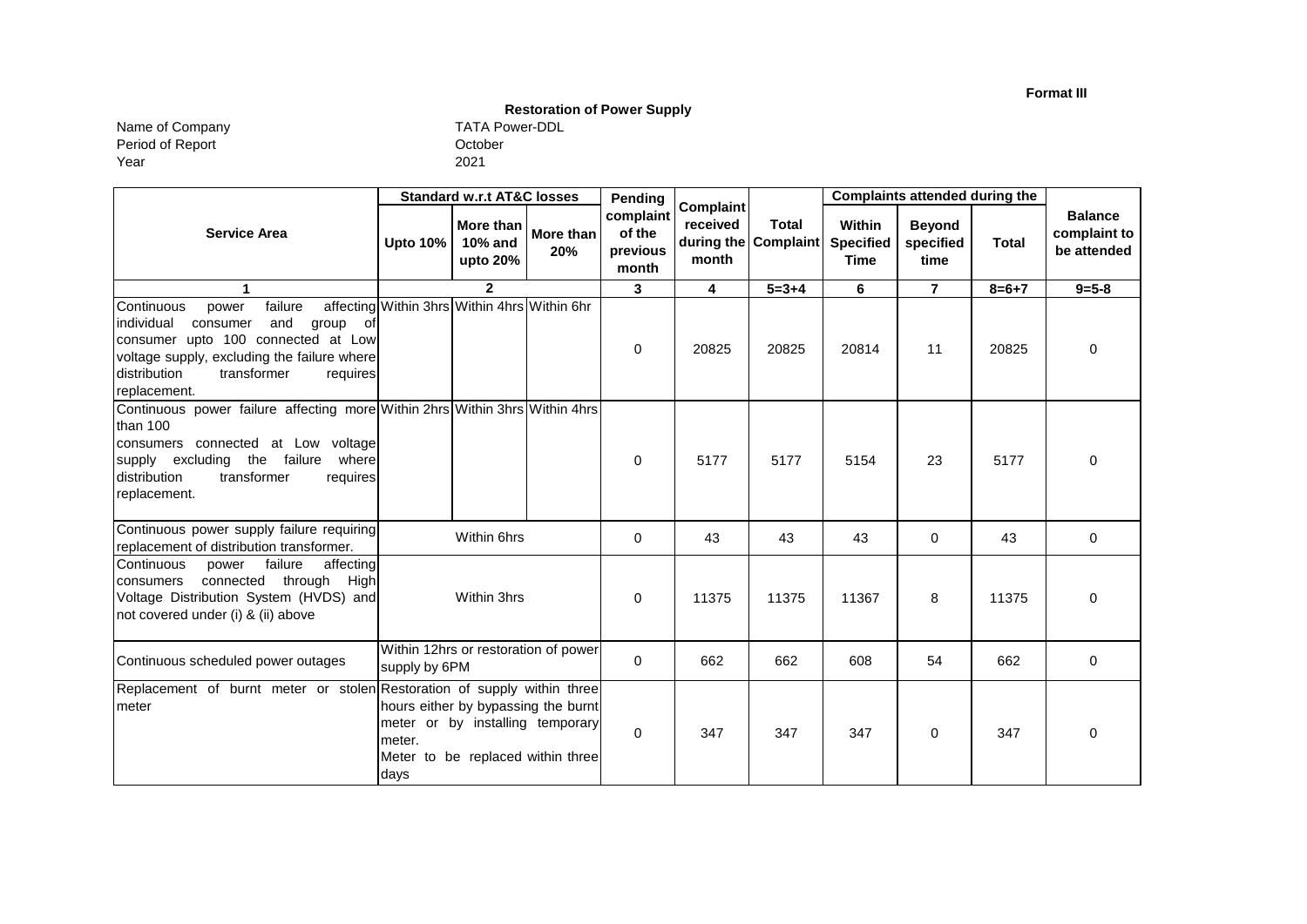# **Quality of Power Supply**<br>TATA Power-DDL

Name of Company Period of Report Year

October 2021

|                                                                                                       |                                  |                                                            |                                                     |                                  |                                    | <b>Complaints attended during</b><br>the month |              |                                                  |
|-------------------------------------------------------------------------------------------------------|----------------------------------|------------------------------------------------------------|-----------------------------------------------------|----------------------------------|------------------------------------|------------------------------------------------|--------------|--------------------------------------------------|
| <b>Service Area</b>                                                                                   | <b>Standard</b>                  | <b>Pending</b><br>complaint<br>of the<br>previous<br>month | <b>Complaint</b><br>received<br>during the<br>month | <b>Total</b><br><b>Complaint</b> | Within<br><b>Specified</b><br>Time | <b>Beyond</b><br>specified<br>time             | <b>Total</b> | <b>Balance</b><br>complaint<br>to be<br>attended |
|                                                                                                       | 2                                | 3                                                          | 4                                                   | $5 = 3 + 4$                      | 6                                  | 7                                              | $8 = 6 + 7$  | $9 = 5 - 8$                                      |
| Local Problem                                                                                         | <b>Resolution Within</b><br>4hrs | $\pmb{0}$                                                  | $\mathbf 0$                                         | $\mathbf 0$                      | $\overline{0}$                     | 0                                              | $\mathbf 0$  | $\mathbf 0$                                      |
| Tap<br>setting<br>transformer                                                                         | of Resolution Within<br>24hr     | 0                                                          | $\pmb{0}$                                           | $\mathbf 0$                      | $\overline{0}$                     | $\mathbf 0$                                    | 0            | $\mathbf 0$                                      |
| Repair<br>Distribution<br>Line/transform/<br>capacitor                                                | of Resolution Within<br>15 days  | 0                                                          | $\pmb{0}$                                           | $\mathbf 0$                      | $\overline{0}$                     | $\overline{0}$                                 | $\mathbf 0$  | $\mathbf 0$                                      |
| Installation and Up Resolution within<br>gradation<br>of<br>Tension/<br>Lowl<br><b>Tension System</b> | High 90 days                     | 0                                                          | $\mathbf 0$                                         | $\mathbf 0$                      | $\mathbf 0$                        | $\overline{0}$                                 | 0            | $\mathbf 0$                                      |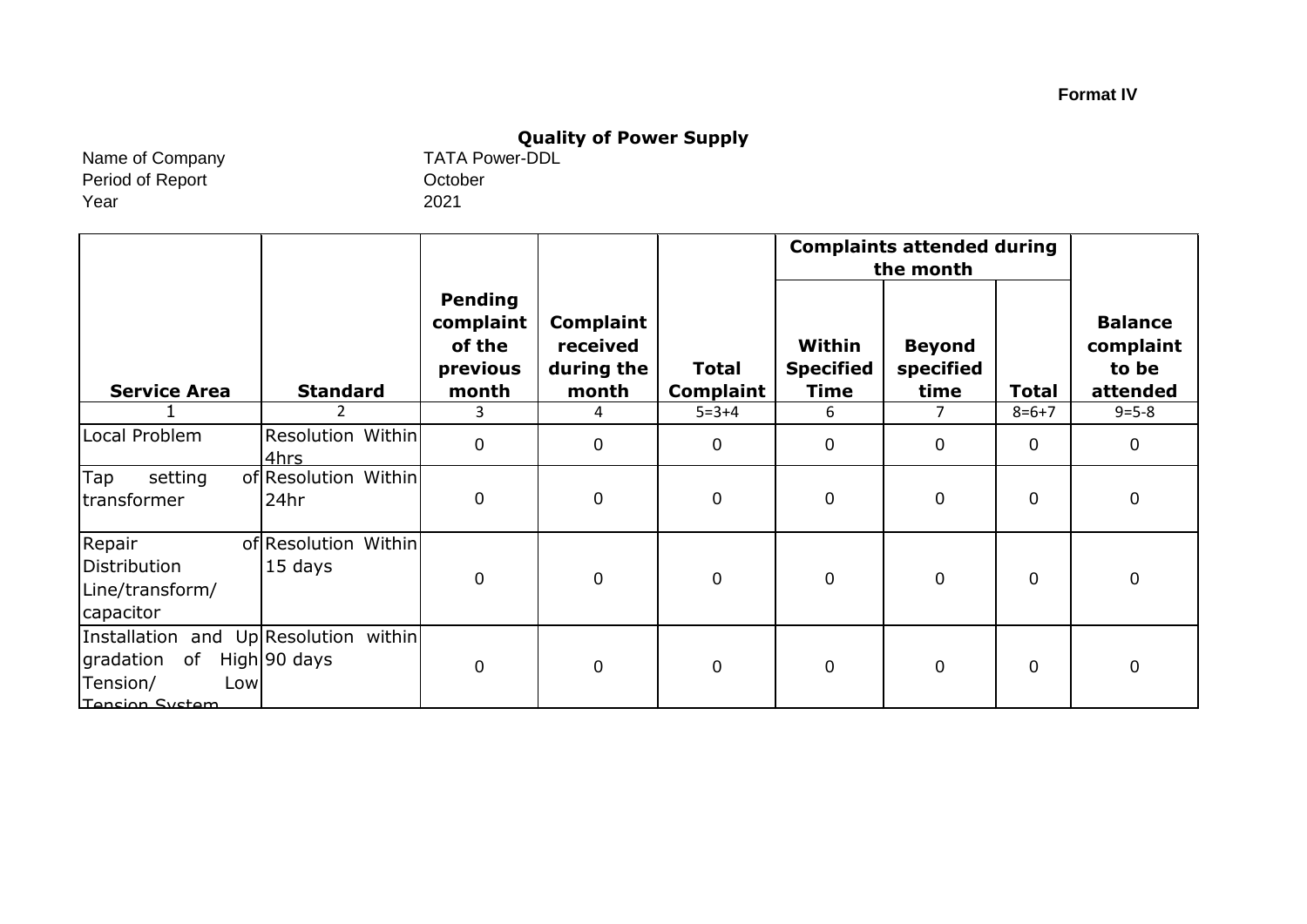#### **Format V**

#### **Complaint about meters**

| Name of Company |  |  |
|-----------------|--|--|
|-----------------|--|--|

any any the Company TATA Power-DDL

October

2021

Period of Report

Year

|                                                   |                                                                                                                                                                                                                |                                                  |                                                     |                                  |                                          | Complaints attended during the month |              |                                            |  |
|---------------------------------------------------|----------------------------------------------------------------------------------------------------------------------------------------------------------------------------------------------------------------|--------------------------------------------------|-----------------------------------------------------|----------------------------------|------------------------------------------|--------------------------------------|--------------|--------------------------------------------|--|
| <b>Service Area</b>                               | <b>Standard</b>                                                                                                                                                                                                | Pending<br>complaint of<br>the previous<br>month | <b>Complaint</b><br>received<br>during the<br>month | <b>Total</b><br><b>Complaint</b> | With in<br>Specified Time specified time | <b>Beyond</b>                        | <b>Total</b> | <b>Balance complaint</b><br>to be attended |  |
|                                                   | $\mathbf{2}$                                                                                                                                                                                                   | 3                                                | 4                                                   | $5 = 3 + 4$                      | 6                                        | $\overline{7}$                       | $8 = 6 + 7$  | $9 = 5 - 8$                                |  |
| test<br>accuracy<br>meter-Fast                    | Complaint lodged for Within fifteen days of receipt<br>of of complaint                                                                                                                                         | 690                                              | 1034                                                | 1724                             | 1283                                     | 0                                    | 1283         | 441                                        |  |
| accuracy<br>test<br>meter-Slow                    | Complaint lodged for Within fifteen days of receipt<br>of of complaint                                                                                                                                         | 53                                               | 81                                                  | 134                              | 92                                       | 0                                    | 92           | 42                                         |  |
| Complaint lodged for Within<br>defective<br>meter | fifteen<br>days<br><b>of</b><br>stuck declaring meter defective                                                                                                                                                | 638                                              | 1120                                                | 1758                             | 1202                                     | 12                                   | 1214         | 544                                        |  |
| burnt meter                                       | Complaint lodged for Restoration of supply within<br>either<br>hours<br>three<br>by<br>bypassing the burnt meter or<br>installing<br>temporary<br>by<br>meter.Meter<br>to<br>bel<br>replaced within three days | 64                                               | 448                                                 | 512                              | 425                                      | 29                                   | 454          | 58                                         |  |
| stolen meter                                      | Complaint lodged for Restoration of supply within<br>hours<br>either<br>three<br>by<br>bypassing the burnt meter or<br>installing<br>temporary<br>bv<br>meter. Meter to be replaced<br>within three days.      | 36                                               | 58                                                  | 94                               | 54                                       | 12                                   | 66           | 28                                         |  |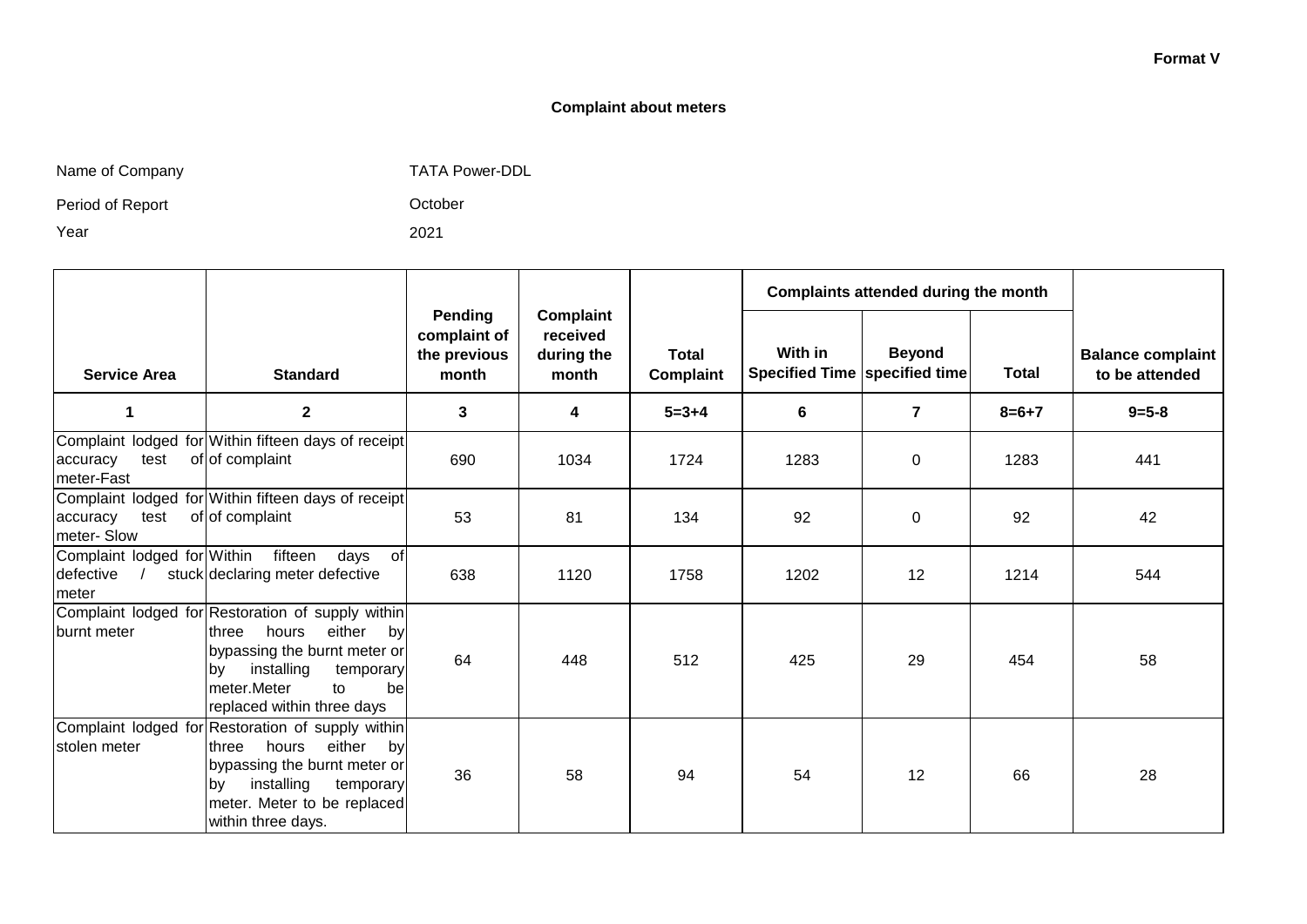# **New connections/Additional Load, where power supply can be provided from existing network**

| Name of Company  | <b>TATA Power-DDL</b> |
|------------------|-----------------------|
| Period of Report | October               |
| Year             | 2021                  |

|                                                |                                                                                   | Pending<br>complaint of | Complaint           | received<br><b>Total</b><br>Complaint |             | <b>Complaints attended during the</b><br>month |              |                             |  |
|------------------------------------------------|-----------------------------------------------------------------------------------|-------------------------|---------------------|---------------------------------------|-------------|------------------------------------------------|--------------|-----------------------------|--|
| <b>Description</b>                             | <b>Standard</b>                                                                   | the previous<br>month   | during the<br>month |                                       |             | <b>Beyond</b><br>specified time                | <b>Total</b> | complaint to<br>be attended |  |
|                                                | $\overline{2}$                                                                    | 3                       | 4                   | $5 = 3 + 4$                           | 6           | $\overline{7}$                                 | $8=6+7$      | $9 = 5 - 8$                 |  |
| road<br>permission<br>required                 | Where no RoW or Within 8 days from<br>cutting the acceptance of<br>is application | 2451                    | 8916                | 11367                                 | 8551        | 150                                            | 8701         | 2666                        |  |
| Where<br>RoW<br>road<br>permission<br>required | or Within 15 days from<br>cutting the acceptance of<br>is application             | 0                       | $\mathbf 0$         | $\mathbf 0$                           | $\mathbf 0$ | $\mathbf 0$                                    | $\mathbf 0$  | $\mathbf 0$                 |  |

**Format VI**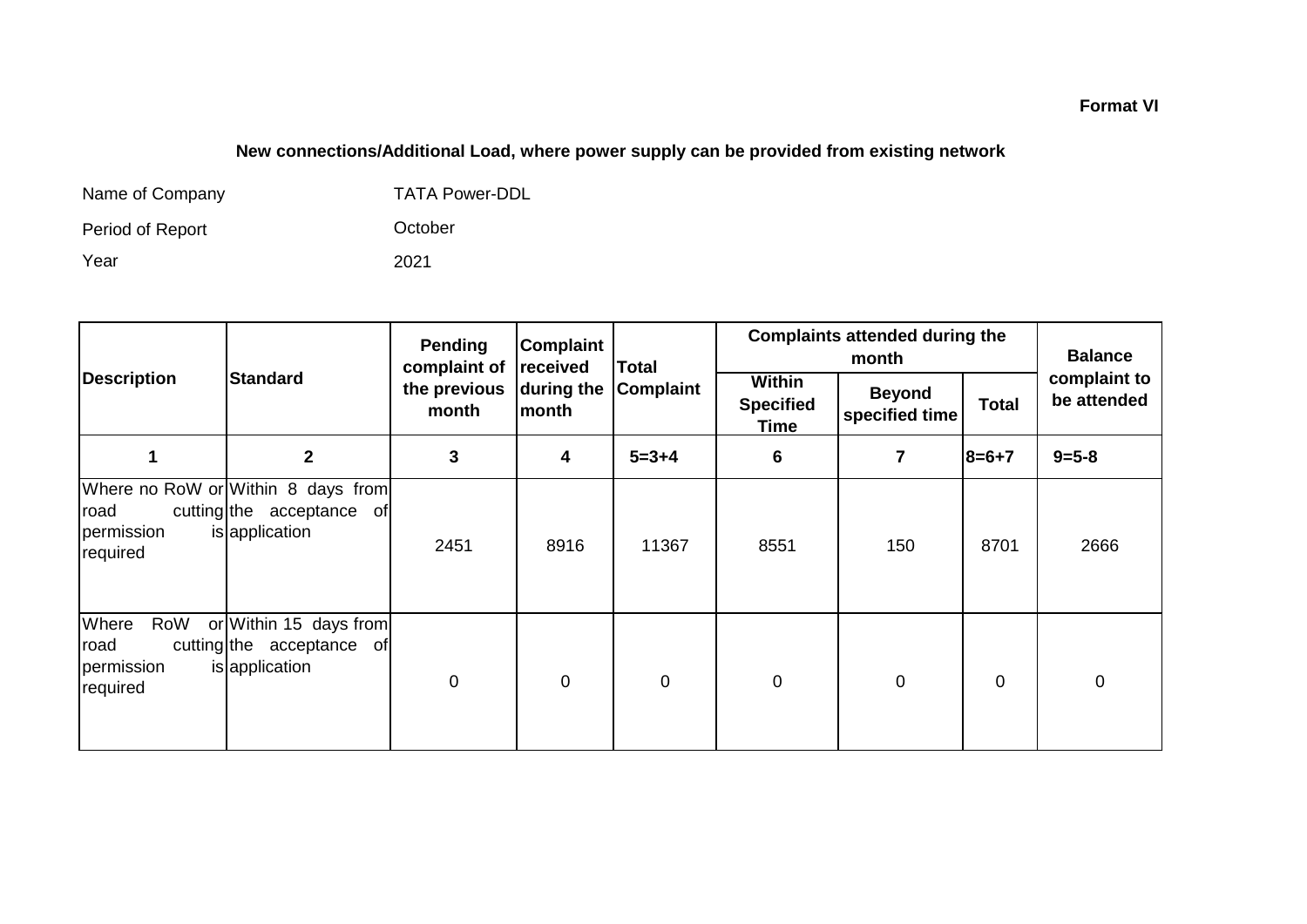#### **Applications for New connections/Additional Load, where power supply requires extension of distribution system**

Name of Company TATA Power-DDL

Period of Report

October

Year 2021

|                                                                                                                                                                                                                                              |                                                        | Complaint<br>Pending                  |                                 | Total       |                                           | <b>Complaints attended during the</b><br>month |              |                                               |
|----------------------------------------------------------------------------------------------------------------------------------------------------------------------------------------------------------------------------------------------|--------------------------------------------------------|---------------------------------------|---------------------------------|-------------|-------------------------------------------|------------------------------------------------|--------------|-----------------------------------------------|
| <b>Description</b>                                                                                                                                                                                                                           | <b>Standard</b>                                        | complaint of<br>the previous<br>month | received<br>during the<br>month | Complaint   | Within<br><b>Specified</b><br><b>Time</b> | <b>Beyond</b><br>specified<br>time             | <b>Total</b> | <b>Balance</b><br>complaint to<br>be attended |
|                                                                                                                                                                                                                                              | $\mathbf{2}$                                           | 3                                     | 4                               | $5 = 3 + 4$ | 6                                         | $\overline{7}$                                 | $8=6+7$      | $9 = 5 - 8$                                   |
| Electrified<br>$\mathbf{1}$ .<br>Areas<br>extension of line upto five poles is receipt of full payment against<br>required)                                                                                                                  | (where Within 15 days from the date of<br>demand note. | 50                                    | 28                              | 78          | 32                                        | $\overline{2}$                                 | 34           | 44                                            |
| Electrified<br>2.<br>Areas<br>extension of lines or augmentation receipt of full payment against<br>lof Distribution Transformation on demand note.<br>capacity, where peak load of<br>transformer has reached 90% of its<br>rated capacity) | (Where Within 2 months from the date of                | 92                                    | 28                              | 120         | 25                                        | $\Omega$                                       | 25           | 95                                            |
| 3. Electrified Areas (Where new Within 4 months from the date of<br>Distribution<br>Transformer<br>required)                                                                                                                                 | is receipt of payment against<br>demand note           | 234                                   | 38                              | 272         | 61                                        |                                                | 62           | 210                                           |
| 4. Electrified Areas (Where existing Within 6 months from the date of<br>11 KV network needs to be receipt of payment against<br>augmented)                                                                                                  | demand note                                            | 98                                    | 44                              | 142         | 31                                        | $\Omega$                                       | 31           | 111                                           |
| 5. Electrified Areas (Where existing Within 8 months from the date of<br>66/33 kV grid sub-station needs to receipt of payment against<br>be augmented)                                                                                      | demand note                                            | 202                                   | 28                              | 230         | 19                                        |                                                | 20           | 210                                           |

#### **Format VII**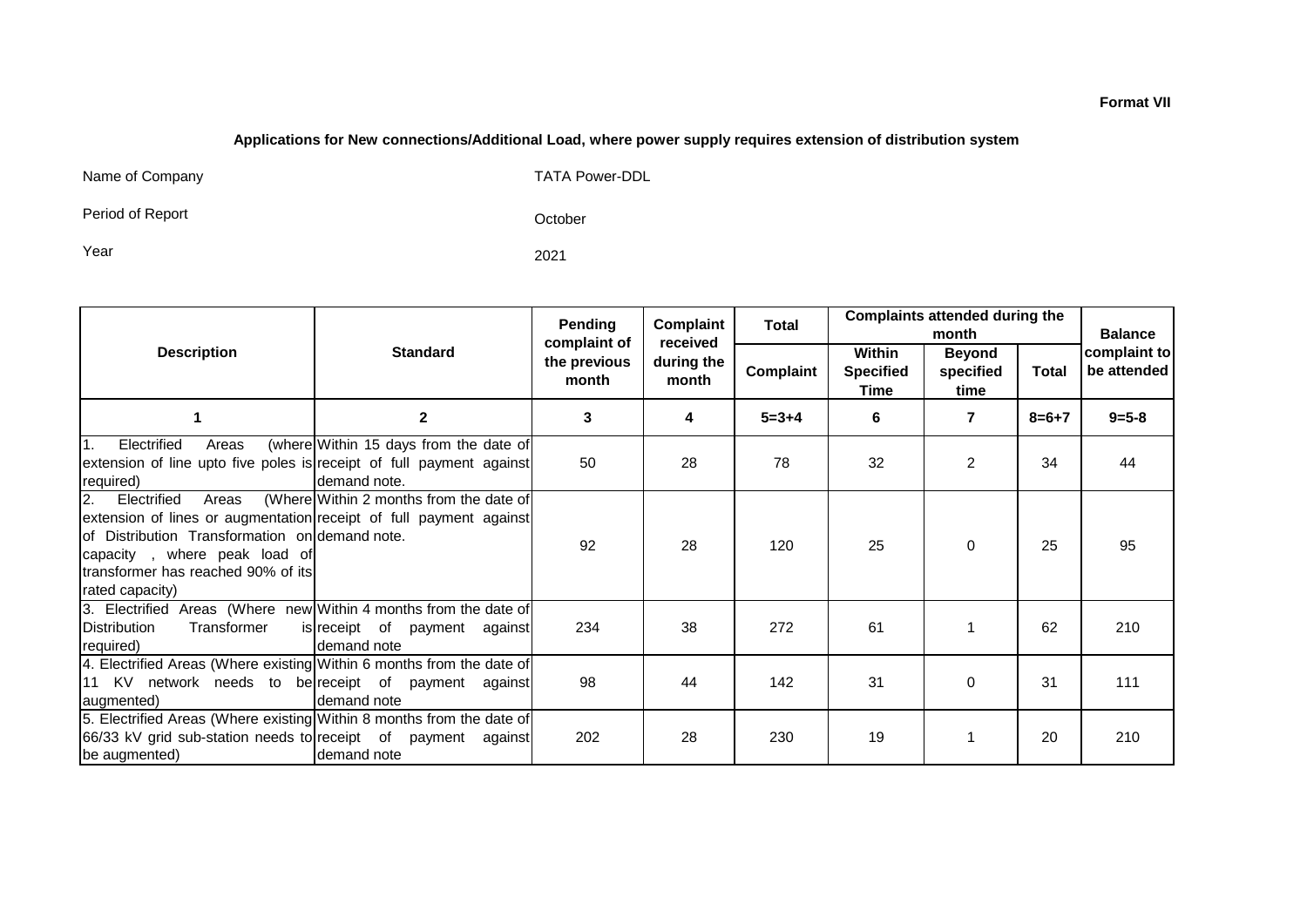#### **Connection in un-electrified areas**

| Name of Company  | TATA Power-DDL |
|------------------|----------------|
| Period of Report | October        |
| Period of Report | 2021           |

established)

|                                      |                                                                                                                                                                                                                                                                                                                                                                                                   | Pending<br>complaint of                                   | Complaint<br>received | Total                              | Complaints attended during the<br>month |          |                | <b>Balance complaint</b> |
|--------------------------------------|---------------------------------------------------------------------------------------------------------------------------------------------------------------------------------------------------------------------------------------------------------------------------------------------------------------------------------------------------------------------------------------------------|-----------------------------------------------------------|-----------------------|------------------------------------|-----------------------------------------|----------|----------------|--------------------------|
| <b>Service Area</b>                  | <b>Standard</b>                                                                                                                                                                                                                                                                                                                                                                                   | during the<br>Complaint<br>the previous<br>month<br>month |                       | Within<br><b>Specified</b><br>Time | <b>Beyond</b><br>specified<br>time      | Total    | to be attended |                          |
|                                      |                                                                                                                                                                                                                                                                                                                                                                                                   |                                                           |                       | $5 = 3 + 4$                        | 6                                       |          | $8=6+7$        | $9 = 5 - 8$              |
| Un-Electrified Areas<br>is possible) | Within 4 months from the date of receipt of approval from the<br>(Where connection from Commission, wherever required, subject to:<br>nearby existing network (i) receipt of service line cum development charges under Regulation<br>21 from the developer or the applicant as the case may be; and<br>(ii) Availability of right of way & land, wherever required                               | $\mathfrak{p}$                                            | 0                     |                                    |                                         | $\Omega$ |                |                          |
| Green Field Projects<br>needs<br>to  | Un- Electrified Areas/ Within 12 months from the date of receipt of approval from the<br>Commission, wherever required, subject to:<br>(Where new network is (i) receipt of service line cum development charges under Requiation<br>to be laid or grid station 21 from the developer or the applicant as the case may be; and<br>be (ii) availability of right of way & land, wherever required. | 29                                                        |                       | 32                                 | 3                                       | 5        | 8              | 24                       |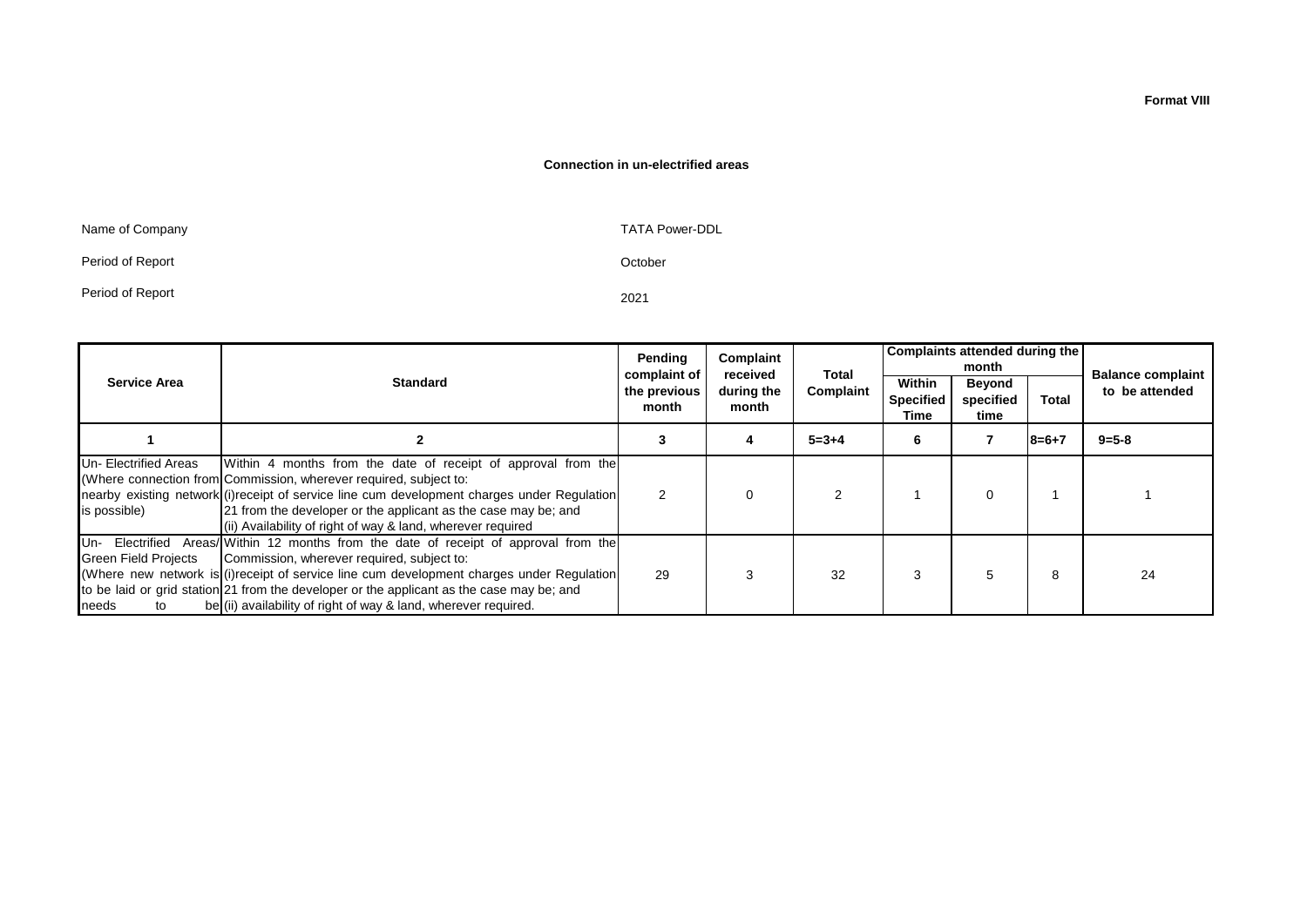#### **Transfer of Consumer's connection and conversion of services**

Name of Company Period of Report Year

|                                                                                    |                                                                                                           | <b>Pending</b>                        | Complaint                    |              | <b>Complaints attended during the</b><br>month |                                    |             | <b>Balance</b>              |
|------------------------------------------------------------------------------------|-----------------------------------------------------------------------------------------------------------|---------------------------------------|------------------------------|--------------|------------------------------------------------|------------------------------------|-------------|-----------------------------|
| <b>Service Area</b>                                                                | <b>Standard</b>                                                                                           | complaint of<br>the previous<br>month | received during<br>the month | <b>Total</b> | <b>Complaint Within Specified</b><br>Time      | <b>Beyond</b><br>specified<br>time | Total       | complaint to<br>be attended |
|                                                                                    | $\mathcal{P}$                                                                                             | 3                                     | 4                            | $5 = 3 + 4$  | 6                                              | $\overline{7}$                     | $8 = 6 + 7$ | $9 = 5 - 8$                 |
| <b>Transfer of Name</b>                                                            | Within two<br>billing cycles of<br>acceptance of application or<br>clearing of dues whichever is<br>later | 856                                   | 4773                         | 5629         | 4934                                           |                                    | 4935        | 694                         |
| Load reduction                                                                     | Within ten days of acceptance<br>lof<br>application,<br>shall<br>bel<br>effective from next billing cycle | 88                                    | 761                          | 849          | 741                                            | 10                                 | 751         | 98                          |
| Change of category                                                                 | Change of category within 7<br>days of<br>acceptance<br>of<br>application                                 | 113                                   | 380                          | 493          | 373                                            | 7                                  | 380         | 113                         |
| In case connection is<br>denied after receipt of<br>payment against demand<br>note |                                                                                                           |                                       |                              |              | <b>NA</b>                                      |                                    |             |                             |
| Connection energized<br>through loop                                               |                                                                                                           | 0                                     | 0                            | $\mathbf 0$  | $\mathbf 0$                                    | $\Omega$                           | 0           | $\Omega$                    |
| If notice for downward<br>revision if any is not sent                              | By 31st May                                                                                               | 0                                     | 0                            | 0            | $\mathbf 0$                                    | 0                                  | 0           | 0                           |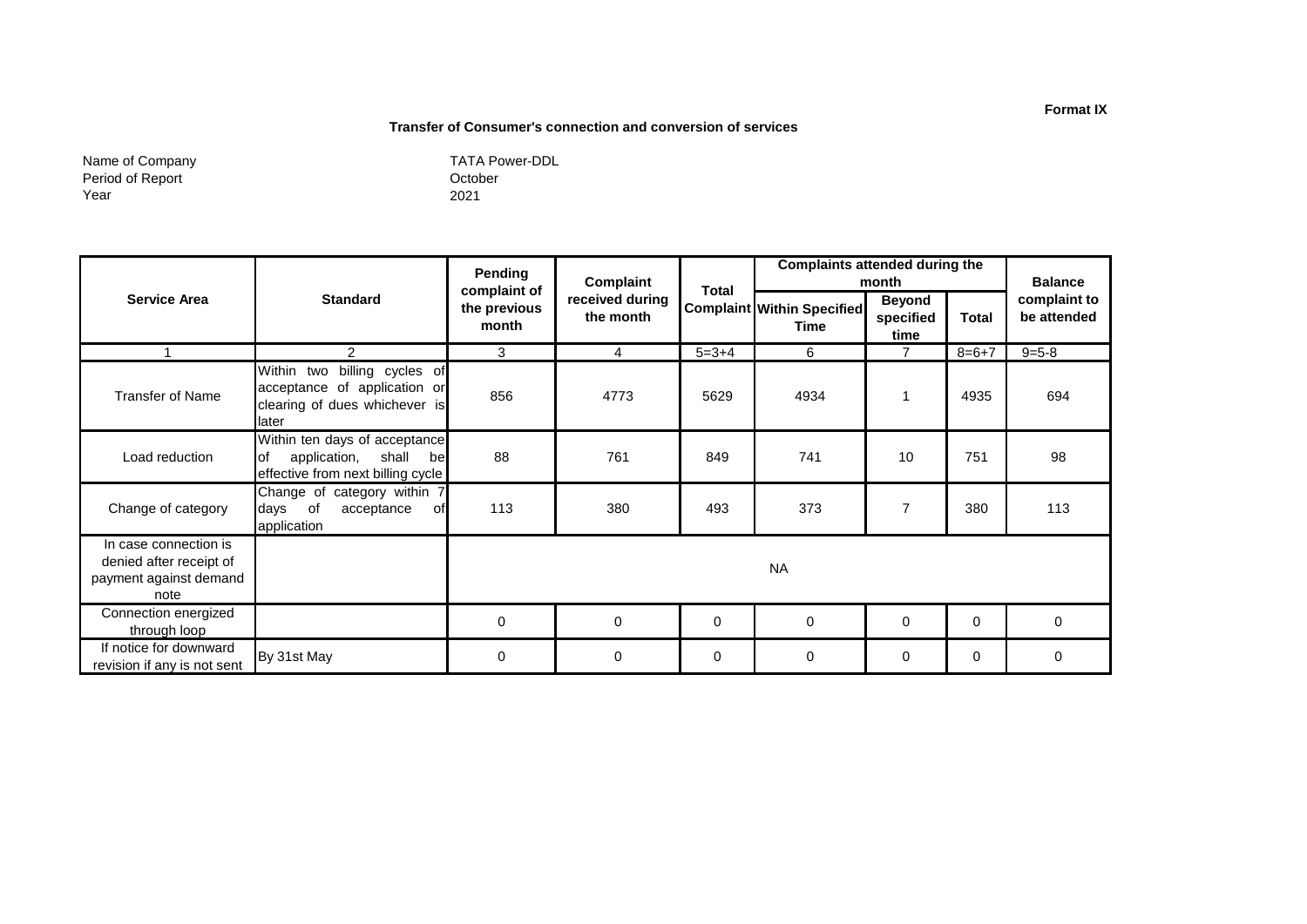#### **Complaints about consumer's bills, disconnection, reconnection of supply**

Name of Company

TATA Power-DDL

Period of Report

Year

2021

October

|                                                                                                                          |                                                                                                                                                                            | Pending  | Complaint                       | Total                           |              | Complaints attended during the month<br>Balance |             |             |  |
|--------------------------------------------------------------------------------------------------------------------------|----------------------------------------------------------------------------------------------------------------------------------------------------------------------------|----------|---------------------------------|---------------------------------|--------------|-------------------------------------------------|-------------|-------------|--|
| <b>Service Area</b>                                                                                                      | received during<br><b>Standard</b><br>complaint of the<br><b>Complaint</b><br>previous month<br>the month                                                                  |          | Within<br><b>Specified Time</b> | <b>Beyond</b><br>specified time | <b>Total</b> | complaint to<br>be attended                     |             |             |  |
|                                                                                                                          | $\overline{2}$                                                                                                                                                             | 3        | 4                               | $5 = 3 + 4$                     | 6            | 7                                               | $8 = 6 + 7$ | $9 = 5 - 8$ |  |
| Complaints on billing                                                                                                    | thel<br>intimate<br>shall<br>Licensee<br>result to the consumer within 7<br>of<br>of<br>receipt<br>the<br>days<br>complaint.                                               | 86       | 1173                            | 1259                            | 1130         |                                                 | 1131        | 128         |  |
| Non-Payment of dues by<br>the consumer                                                                                   |                                                                                                                                                                            | $\Omega$ | $\Omega$                        | 0                               | 0            | 0                                               | $\Omega$    | 0           |  |
| Request for reconnection                                                                                                 | Licensee shall reconnect thel<br>consumer's installation within<br>24hrs of payment                                                                                        | 273      | 248                             | 521                             | 254          | 0                                               | 254         | 267         |  |
| Final bill<br>for<br>vacation of<br><b>Premises</b><br>change<br>- of<br>Consumer<br>occupancy/<br>wanting disconnection | Licensee to carry out special<br>reading and prepare final bill,<br>including all arrears upto the<br>date of billing, within five days<br>from the date of disconnection. | 826      | 2454                            | 3280                            | 2213         | 173                                             | 2386        | 894         |  |

#### **Format X**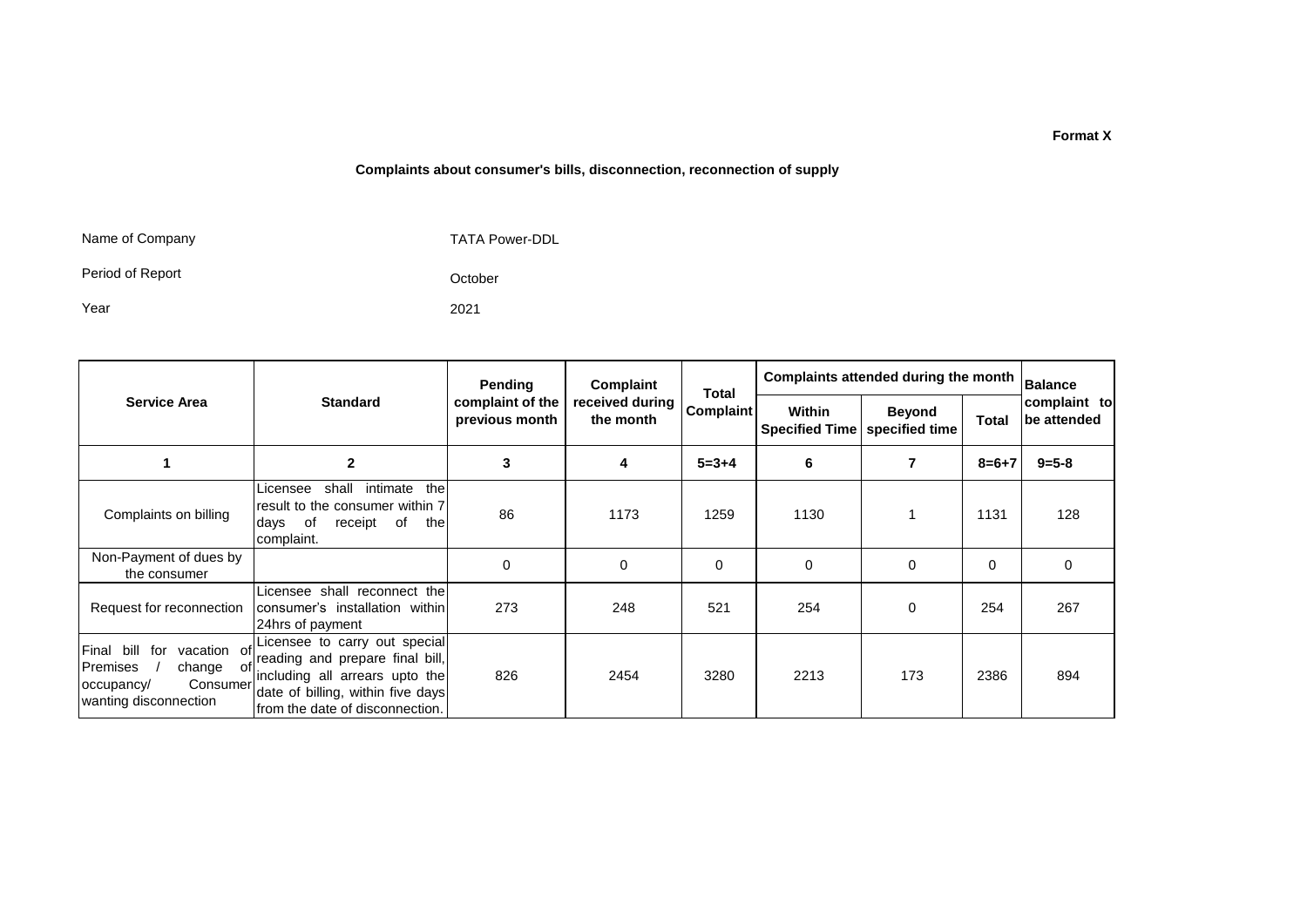# **Format XI**

# **Failure of Distribution Transformer**

Period of Report Year 2021 Name of Company

TATA Power-DDL

| No.<br>of<br>transformers at<br>beginning<br><b>of</b><br>Imonth | Distribution<br>vers at the transformers added distribution<br>of the transformers added distribution<br>the during the month | number<br>transformers | , Number<br><sup>of</sup> distribution<br><b>Itransformers</b><br>failed | of $\mathsf{p}_{\mathsf{p}}$<br><b>Failure</b><br><b>of</b><br>rate<br><b>distribution</b><br><b>transformers</b> |
|------------------------------------------------------------------|-------------------------------------------------------------------------------------------------------------------------------|------------------------|--------------------------------------------------------------------------|-------------------------------------------------------------------------------------------------------------------|
|                                                                  |                                                                                                                               | $3 = 1 + 2$            |                                                                          | $15=(4)*100/(3)%$                                                                                                 |
| 31132                                                            | $-29$                                                                                                                         | 31103                  | 35                                                                       | 0.11                                                                                                              |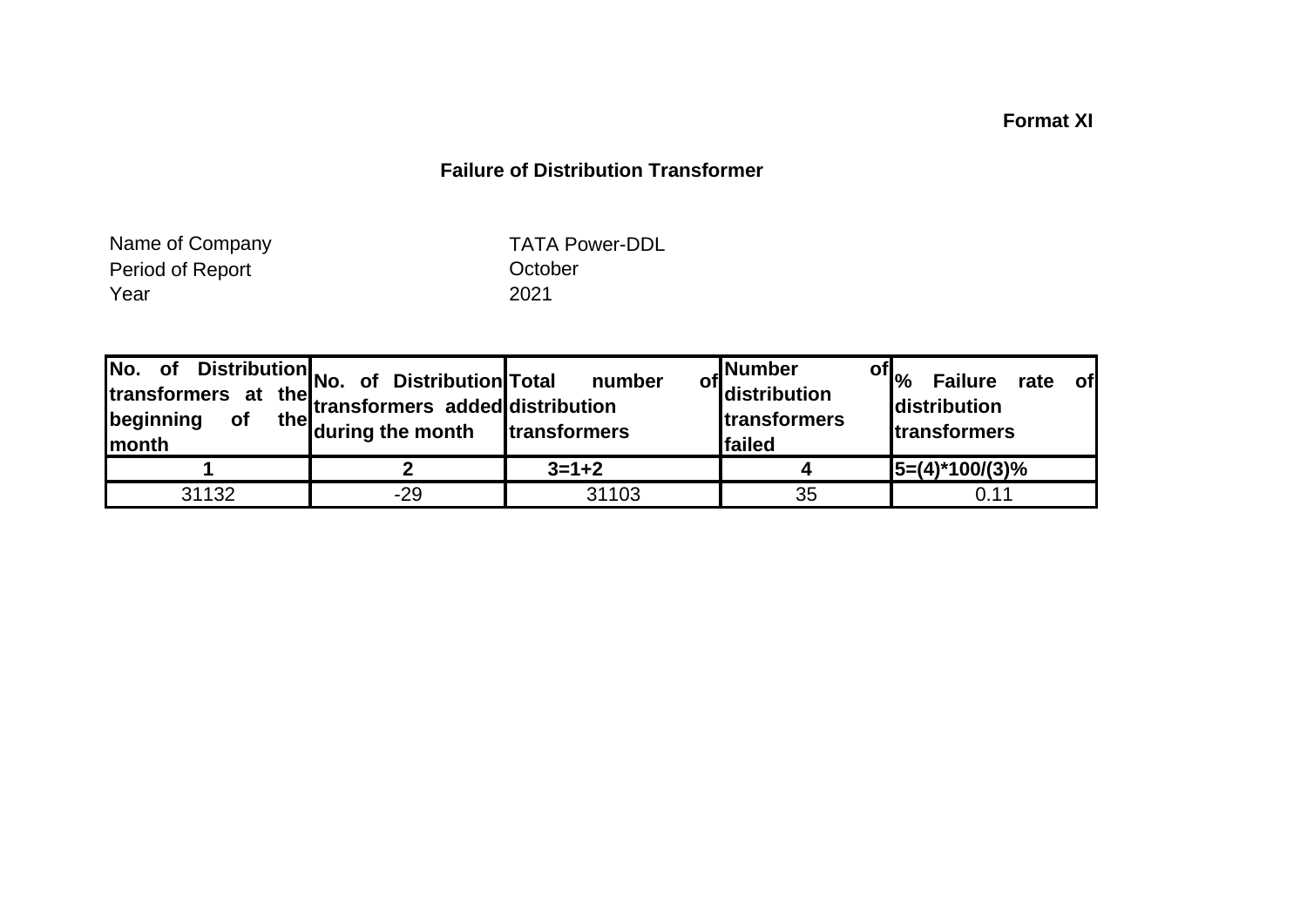# **Format XII**

# **Failure of Power Transformer**

Period of Report Year 2021 Name of Company

TATA Power-DDL

|     | Power<br>No. of Power<br>of the during the month transformers and transformers and transformers | of Power Total number of Number of Power | <b>transformers</b><br><b>Ifailed</b> | <b>Failure</b><br>rate of<br><b>Power transformers</b> |
|-----|-------------------------------------------------------------------------------------------------|------------------------------------------|---------------------------------------|--------------------------------------------------------|
|     |                                                                                                 | $3=1+2$                                  |                                       | $ 5=(4)^*100/(3)\%$                                    |
| 212 |                                                                                                 | 212                                      |                                       |                                                        |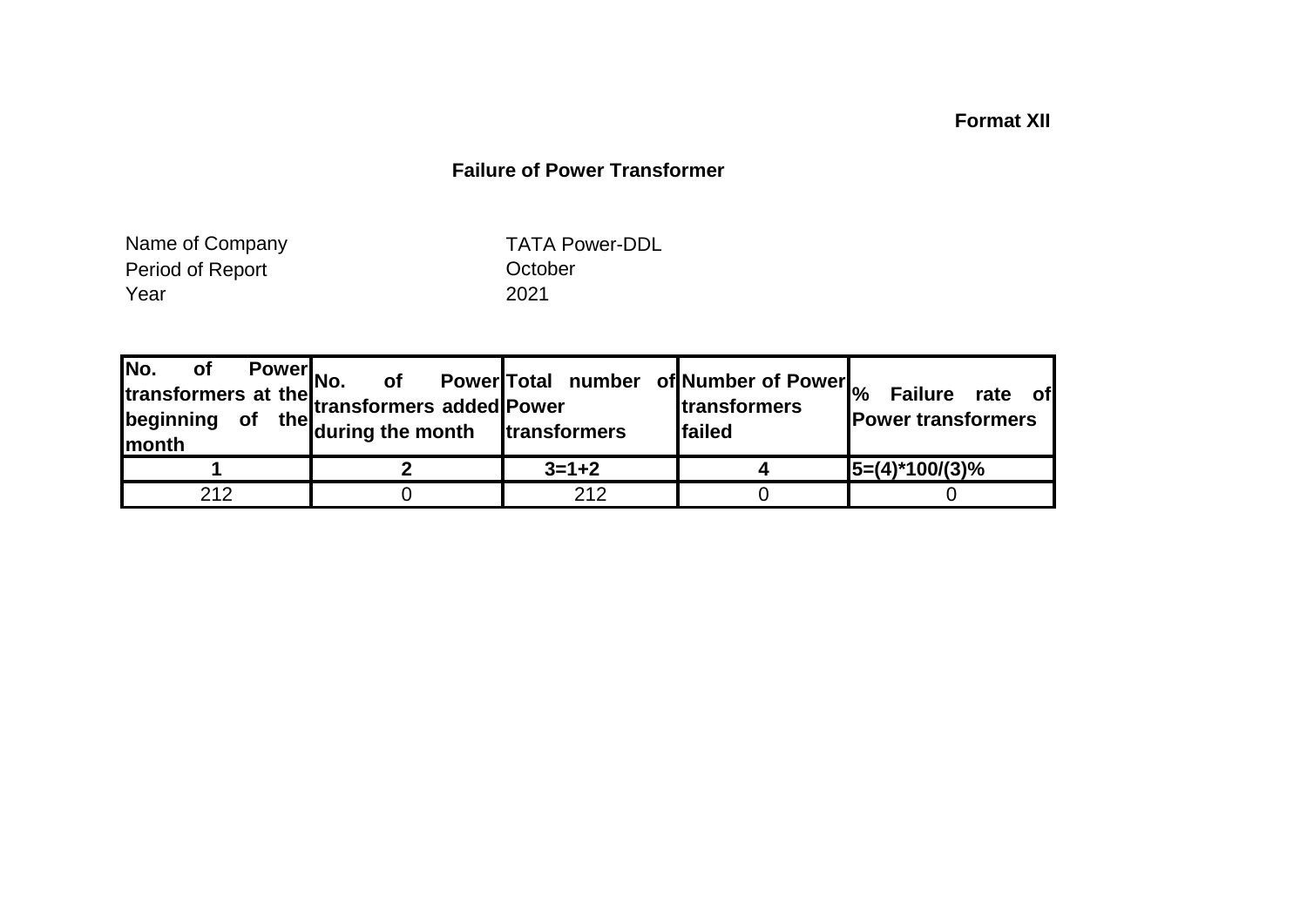#### **Summary of Overall Standards of Performance**

| Name of Company  |  |
|------------------|--|
| Period of Report |  |
| Year             |  |

|                |                                                                                                                                                                                                                                 | <b>Total Cases</b><br><b>Complaints Attended</b>                                                              |                                     | <b>Standard of</b>              |                                    |                                           |
|----------------|---------------------------------------------------------------------------------------------------------------------------------------------------------------------------------------------------------------------------------|---------------------------------------------------------------------------------------------------------------|-------------------------------------|---------------------------------|------------------------------------|-------------------------------------------|
| SI.No.         | <b>Service Area</b>                                                                                                                                                                                                             | <b>Overall Standards</b><br>of Performance                                                                    | Received/<br><b>Reported</b><br>(A) | Within<br><b>Specified Time</b> | <b>Beyond</b><br>specified<br>time | <b>Performance</b><br>achieved (%)<br>(C) |
| 1              |                                                                                                                                                                                                                                 |                                                                                                               | Power Supply Failure                |                                 |                                    |                                           |
| (i)            | failure<br>Continuous<br>power<br>affecting individual consumer and<br>group of consumer upto 100<br>connected at Low voltage supply,<br>the failure<br>excluding<br>where<br>distribution transformer requires<br>replacement. |                                                                                                               | 20825                               | 20814                           | 11                                 | 99.95                                     |
| (ii)           | Continuous<br>failure<br>power<br>affecting<br>100<br>than<br>more<br>consumers connected at Low<br>voltage supply excluding<br>the<br>failure<br>where<br>distribution<br>transformer<br>requires<br>replacement.              | At least 95% calls<br>received should be<br>rectified<br>within<br>prescribed time limits<br>under Schedule-1 | 5177                                | 5154                            | 23                                 | 99.56                                     |
| (iii)          | Continuous power supply failure<br>replacement<br>requiring<br>οf<br>distribution transformer.                                                                                                                                  |                                                                                                               | 43                                  | 43                              | 0                                  | 100.00                                    |
| (iv)           | failure<br>Continuous<br>power<br>affecting consumers connected<br>through High Voltage Distribution<br>System (HVDS) and not covered<br>under (i) & (ii) above                                                                 |                                                                                                               | 11375                               | 11367                           | 8                                  | 99.93                                     |
| (v)            | Continuous<br>scheduled<br>power<br>outages                                                                                                                                                                                     |                                                                                                               | 662                                 | 608                             | 54                                 | 91.84                                     |
| (vi)           | Replacement of burnt meter or<br>stolen meter                                                                                                                                                                                   |                                                                                                               | 347                                 | 347                             | 0                                  | 100.00                                    |
|                |                                                                                                                                                                                                                                 |                                                                                                               | Period of scheduled outage          |                                 |                                    |                                           |
| $\overline{2}$ | Maximum duration in a single $A$ t<br>stretch                                                                                                                                                                                   | least 95%<br>0f<br>cases resolved within                                                                      | 591                                 | 591                             | 0                                  | 100.00                                    |
|                | Restoration of supply by 6:00 PM time limit                                                                                                                                                                                     |                                                                                                               | 591                                 | 588                             | 3                                  | 99.49                                     |
| 3              | Faults in street light maintained<br>by the Licensee                                                                                                                                                                            | At least 90% cases<br>should be complied<br>within<br>prescribed<br>time limits                               | 19220                               | 19218                           | 2                                  | 99.99                                     |
|                |                                                                                                                                                                                                                                 | Reliability                                                                                                   | Indices                             |                                 |                                    |                                           |
|                | <b>SAIFI</b>                                                                                                                                                                                                                    | To be laid down by<br>Commission<br>the                                                                       | 0.128                               |                                 |                                    |                                           |
| 4              | SAIDI                                                                                                                                                                                                                           | based on the targets<br>proposed<br>by<br>the                                                                 | 0.078                               |                                 |                                    |                                           |
|                | CAIDI                                                                                                                                                                                                                           | Licensees                                                                                                     | 0.609                               |                                 |                                    |                                           |
| 5              | Frequency variation                                                                                                                                                                                                             | To maintain supply<br>frequency<br>within<br>range as per IEGC                                                | 0                                   | 0                               | 0                                  |                                           |
| 6              | Voltage imbalance                                                                                                                                                                                                               | Maximum of 3% at<br>point<br>οf<br>commencement<br>οf<br>supply                                               | 0                                   | 0                               | 0                                  |                                           |
| $\overline{7}$ | Percentage billing mistakes                                                                                                                                                                                                     | Shall not exceeding<br>0.2%                                                                                   | 1173                                | 1047                            | 1                                  | 0.06                                      |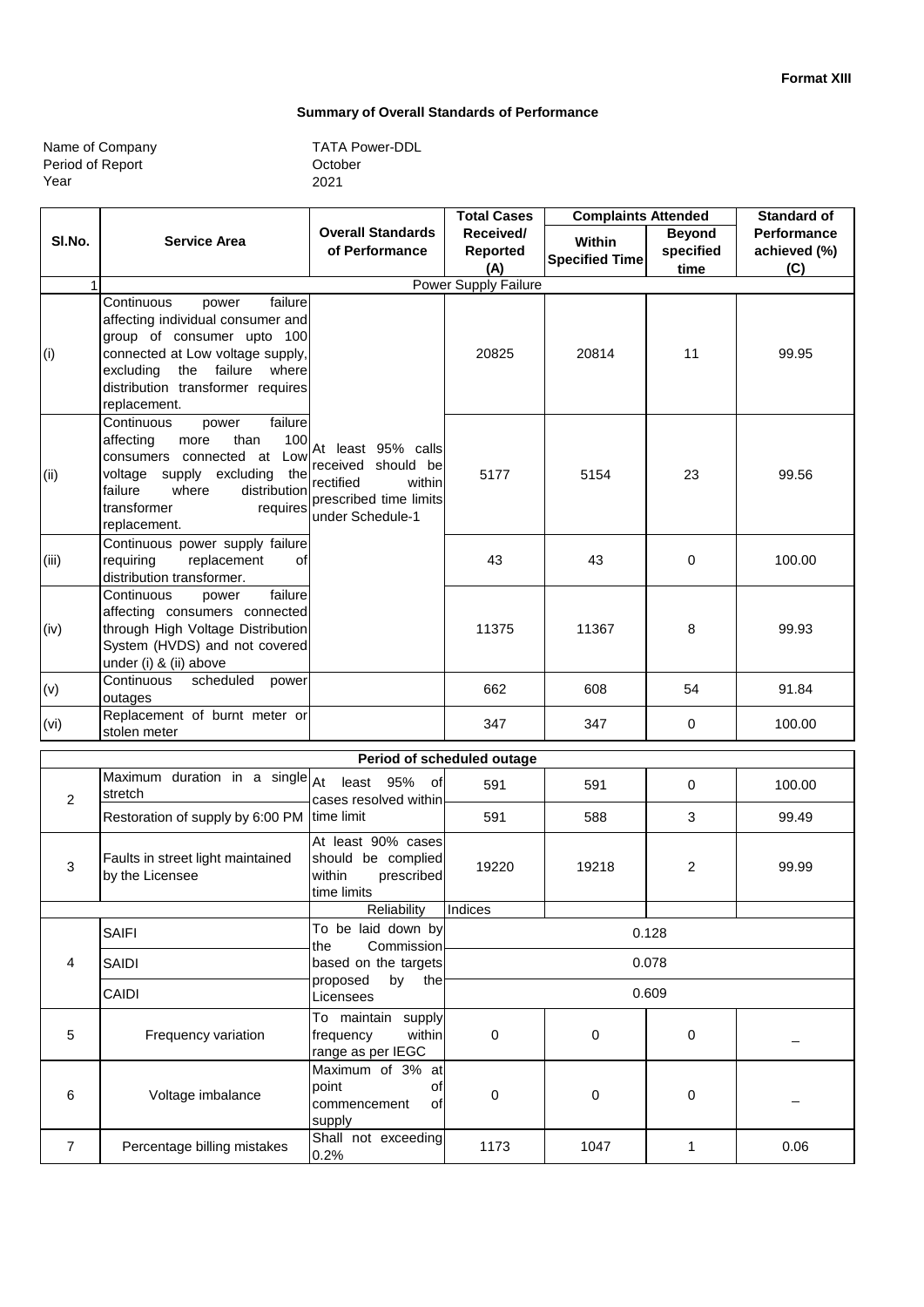#### **Compensation Details**

Name of Company Period of Report Year

|                |                                                                                  |                                                                                                                                                     | Claimed      |                   | Payable/Paid                                           |                                                          |                                 |  |
|----------------|----------------------------------------------------------------------------------|-----------------------------------------------------------------------------------------------------------------------------------------------------|--------------|-------------------|--------------------------------------------------------|----------------------------------------------------------|---------------------------------|--|
| SI.No.         | Event                                                                            | <b>Compensation specified for</b><br>violation of standard                                                                                          | No. of cases | Amount<br>claimed | No. of cases in<br>which<br>compensation<br>is payable | Amount<br>compensation<br>payable in (Rs.) paid in (Rs.) | of Amount<br>οf<br>compensation |  |
| $\overline{1}$ | Electricity<br>Connections                                                       |                                                                                                                                                     | $\mathbf 0$  | $\mathbf 0$       | $\mathbf 0$                                            | 0                                                        | 0                               |  |
| (i)            | <b>Electrified Areas</b>                                                         | 1.5% of the demand charges<br>deposited by consumer for<br>each day of default.                                                                     | 0            | 0                 | $\mathbf 0$                                            | 0                                                        | $\mathbf 0$                     |  |
| (i)            | Augmentation<br>Required                                                         | 1.5% of the demand charges<br>deposited by consumer for<br>each day of default                                                                      | 0            | 0                 | $\mathbf 0$                                            | 0                                                        | $\mathbf 0$                     |  |
| (iii)          |                                                                                  | 1% of the amount deposited<br>Un-electrified Areas by developer/ applicants per<br>day of default.                                                  | 0            | $\mathbf 0$       | $\mathbf 0$                                            | 0                                                        | $\mathbf 0$                     |  |
| (iv)           | Connection denied<br>after<br>receipt<br>οf<br>payment<br>against<br>demand note | 1.5% of the demand charges<br>deposited by consumer for<br>each day of default                                                                      | 0            | 0                 | $\mathbf 0$                                            | 0                                                        | 0                               |  |
| (v)            | Connection<br>energized through<br>loop                                          | Rs.<br>500<br>kW<br>per<br>οf<br>sanctioned/contract demand                                                                                         | 0            | 0                 | $\mathbf 0$                                            | 0                                                        | 0                               |  |
| $\overline{a}$ | <b>Transfer of Name</b>                                                          | Rs. 100 for each day of<br>default.                                                                                                                 | 0            | 0                 | $\mathbf 0$                                            | 0                                                        | 0                               |  |
| 3              | Load Reduction                                                                   | Rs. 100 for each day of<br>default.                                                                                                                 | 0            | $\mathbf 0$       | $\mathbf 0$                                            | 0                                                        | $\mathbf 0$                     |  |
| 4              | Notice<br>for<br>of load                                                         | downward revision Rs. 500 for each case                                                                                                             | 0            | $\pmb{0}$         | $\mathbf 0$                                            | 0                                                        | 0                               |  |
| $\overline{5}$ | Change of category                                                               | Rs. 100 for each day of<br>default.                                                                                                                 | $\mathbf 0$  | $\mathbf 0$       | $\mathbf 0$                                            | 0                                                        | 0                               |  |
| $6\phantom{a}$ | Compiaints                                                                       | 10% of excess amount billed                                                                                                                         | 0            | $\mathbf 0$       | $\mathbf 0$                                            | 0                                                        | 0                               |  |
| $\overline{7}$ | Replacement<br>οf<br>meters                                                      | Rs.50 for each day of default                                                                                                                       | 0            | $\mathbf 0$       | $\mathbf 0$                                            | 0                                                        | 0                               |  |
| $\bf{8}$       | Fault in street light<br>Licensee                                                | maintained by the Rs.75 for each day of default                                                                                                     | 0            | 0                 | $\mathbf 0$                                            | 0                                                        | 0                               |  |
| 9              | Voltage fluctuations<br>and complaints                                           |                                                                                                                                                     | 0            | $\mathbf 0$       | $\mathbf 0$                                            | 0                                                        | 0                               |  |
| (i)            | Local problem                                                                    | Rs. 50 for each day of default                                                                                                                      | 0            | 0                 | $\mathbf 0$                                            | 0                                                        | 0                               |  |
| (i)            | setting<br>Tap<br>οf<br>transformer                                              | Rs. 25 for each day of default                                                                                                                      | 0            | 0                 | 0                                                      | 0                                                        | 0                               |  |
| (iii)          | Repair<br>of <sup>1</sup><br>distribution<br>line<br>/transformer<br>capacitor   | Rs. 100 for each day of<br>default                                                                                                                  | 0            | 0                 | 0                                                      | 0                                                        | 0                               |  |
| (iv)           | Installation and up-<br>gradation of HT/LT<br>System                             |                                                                                                                                                     | 0            | 0                 | $\mathbf 0$                                            | $\pmb{0}$                                                | $\mathsf{O}\xspace$             |  |
| 10             | Power<br>supply<br>Failure                                                       | Rs. 10 per KW per hour of<br>sanctioned<br>or<br>contract<br>demand, as the case may be,<br>subject to maximum of Rs.<br>200 per hour per consumer. | 0            | 0                 | $\mathbf 0$                                            | 0                                                        | 0                               |  |
| 11             | <b>Total</b>                                                                     |                                                                                                                                                     | $\pmb{0}$    | $\mathbf 0$       | $\mathbf 0$                                            | $\mathbf 0$                                              | $\mathbf 0$                     |  |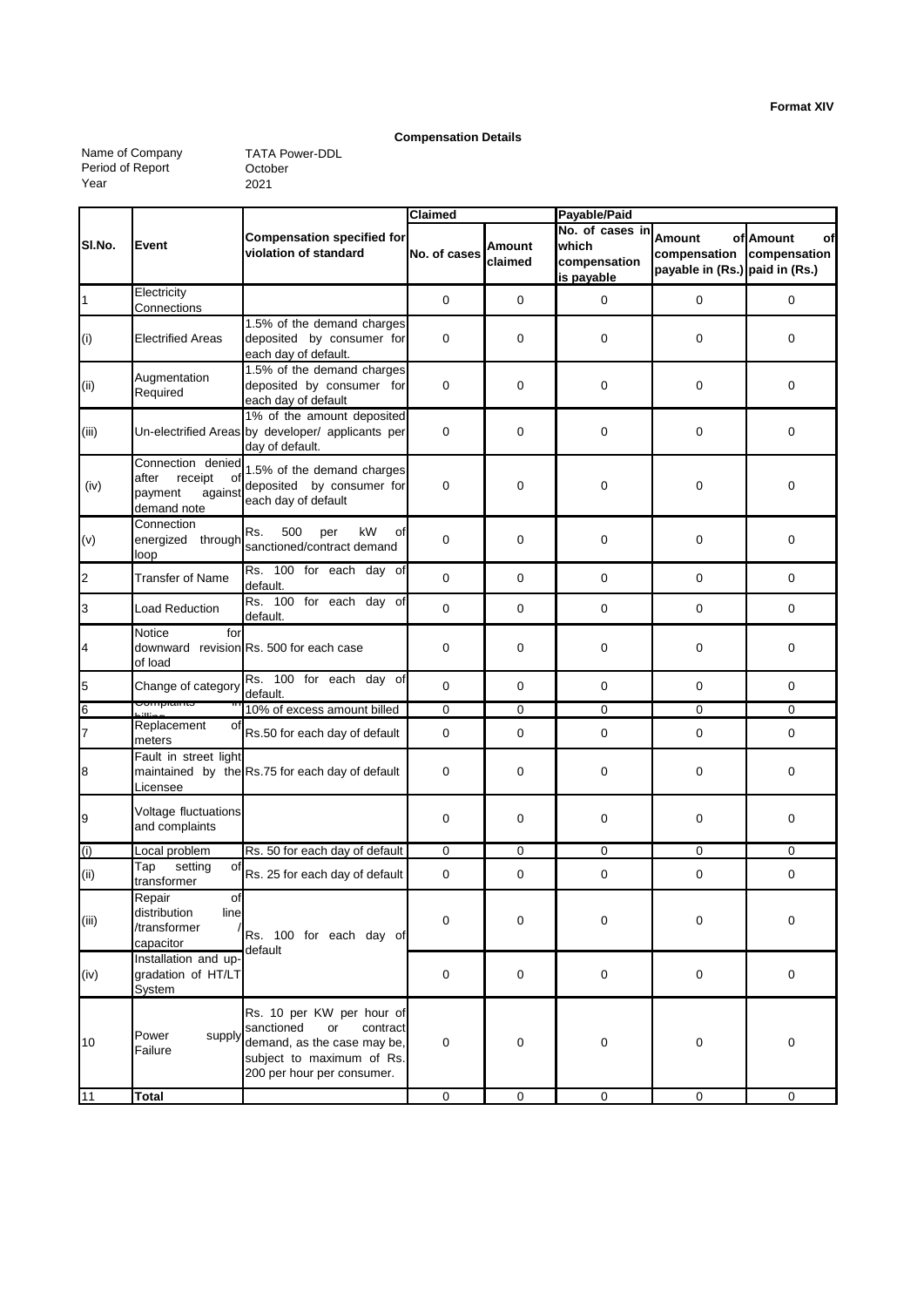**Format XV**

### **Unauthorised Use of Electricity**

Year Name of Company Period of Report

| No. of<br>cases<br>booked | No. of cases where UUE is<br>established by the<br><b>Licensee</b> | No. of cases where<br>appeal filed by the<br>consumer before the<br><b>Appellate Authority</b> | No. of cases decided<br>by the Appellate<br><b>Authority in favour</b><br>of the Licensee | No. of cases<br>decided by the<br>Appellate<br><b>Authority in</b><br>favour of the<br>consumer |
|---------------------------|--------------------------------------------------------------------|------------------------------------------------------------------------------------------------|-------------------------------------------------------------------------------------------|-------------------------------------------------------------------------------------------------|
| 51                        | 54                                                                 |                                                                                                |                                                                                           |                                                                                                 |